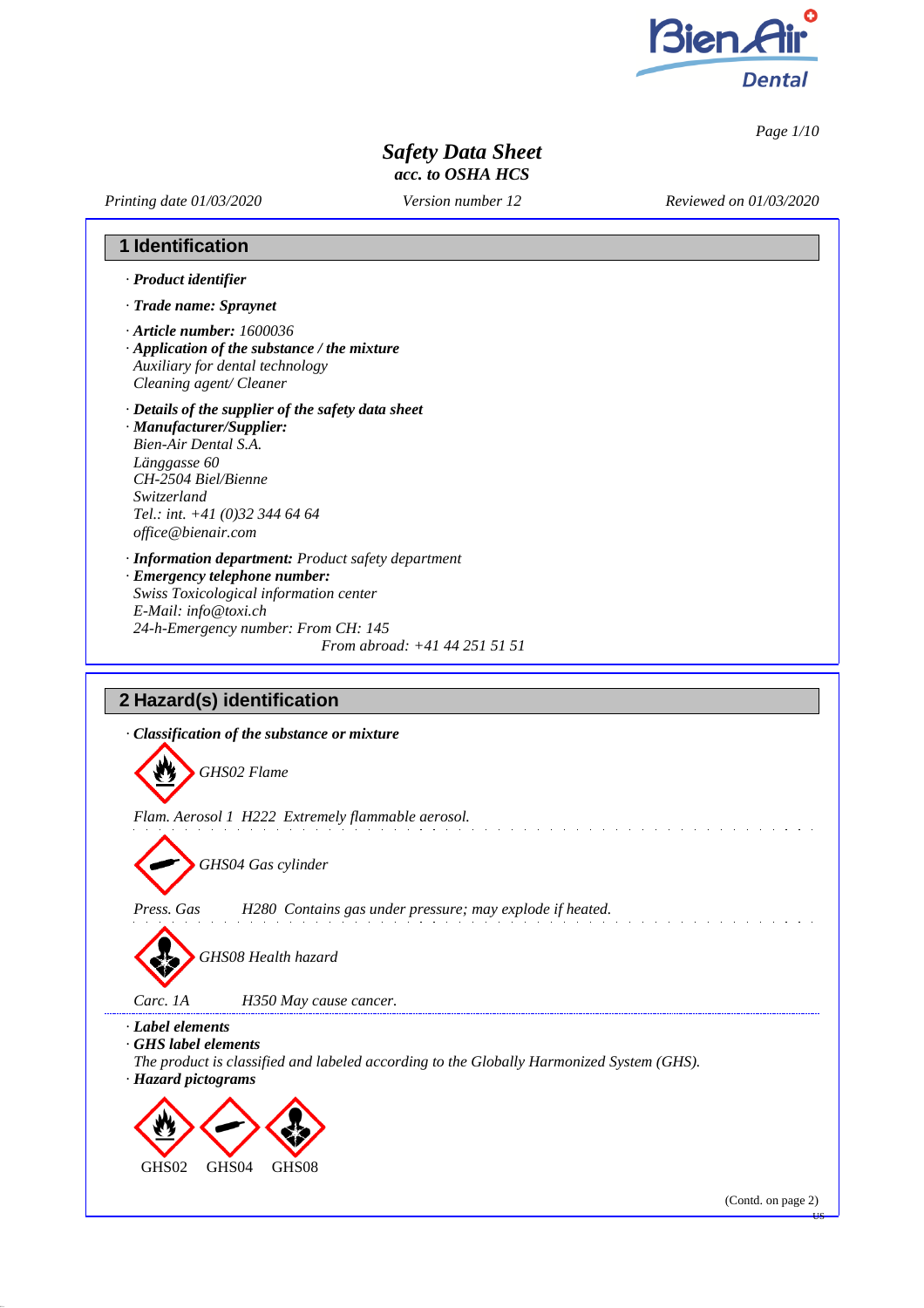*Printing date 01/03/2020 Version number 12 Reviewed on 01/03/2020*

### *Trade name: Spraynet*

| · Signal word Danger                                                                                                                | (Contd. of page 1) |
|-------------------------------------------------------------------------------------------------------------------------------------|--------------------|
| · Hazard-determining components of labeling:                                                                                        |                    |
| ethanol                                                                                                                             |                    |
| · Hazard statements                                                                                                                 |                    |
| Extremely flammable aerosol.                                                                                                        |                    |
| Contains gas under pressure; may explode if heated.                                                                                 |                    |
| May cause cancer.                                                                                                                   |                    |
| · Precautionary statements                                                                                                          |                    |
| Keep away from heat/sparks/open flames/hot surfaces. - No smoking.                                                                  |                    |
| Do not spray on an open flame or other ignition source.                                                                             |                    |
| Pressurized container: Do not pierce or burn, even after use.                                                                       |                    |
| Wear eye protection / face protection.                                                                                              |                    |
| If in eyes: Rinse cautiously with water for several minutes. Remove contact lenses, if present and easy to do.<br>Continue rinsing. |                    |
| Protect from sunlight. Do not expose to temperatures exceeding 50°C/122°F.                                                          |                    |
| Dispose of contents/container in accordance with local/regional/national/international regulations.                                 |                    |
| · Classification system:                                                                                                            |                    |
| $\cdot$ NFPA ratings (scale $0 - 4$ )                                                                                               |                    |
| $Health = 0$<br>$Fire = 4$<br>$Reactivity = 3$                                                                                      |                    |
| $\cdot$ HMIS-ratings (scale $0 - 4$ )                                                                                               |                    |
| <b>HEALTH</b><br>$Health = *0$<br>$\boxed{4}$<br><b>FIRE</b><br>$Fire = 4$<br>REACTIVITY <b>3</b> Reactivity = 3                    |                    |
| $\cdot$ Other hazards                                                                                                               |                    |
| · Results of PBT and vPvB assessment                                                                                                |                    |
| · PBT: Not applicable.                                                                                                              |                    |
| $\cdot$ vPvB: Not applicable.                                                                                                       |                    |
|                                                                                                                                     |                    |
| 3 Composition/information on ingredients                                                                                            |                    |

*· Chemical characterization: Mixtures*

*· Description: Mixture of the substances listed below with nonhazardous additions.*

| · Dangerous components: |                     |                        |
|-------------------------|---------------------|------------------------|
| $64-17-5$ ethanol       |                     | $\frac{1}{2}$ 50-70% i |
|                         | $75-28-5$ isobutane | $10-20\%$              |
|                         | $74-98-6$ propane   | $10-20\%$              |
|                         | 67-63-0 propan-2-ol | $1 - 10\%$             |

## **4 First-aid measures**

*\**

*· Description of first aid measures*

- *· After skin contact: Generally the product does not irritate the skin.*
- *· After eye contact: Rinse opened eye for several minutes under running water. Then consult a doctor.*
- *· After swallowing: If symptoms persist consult doctor.*
- *· Information for doctor:*

*· Most important symptoms and effects, both acute and delayed No further relevant information available.*

(Contd. on page 3)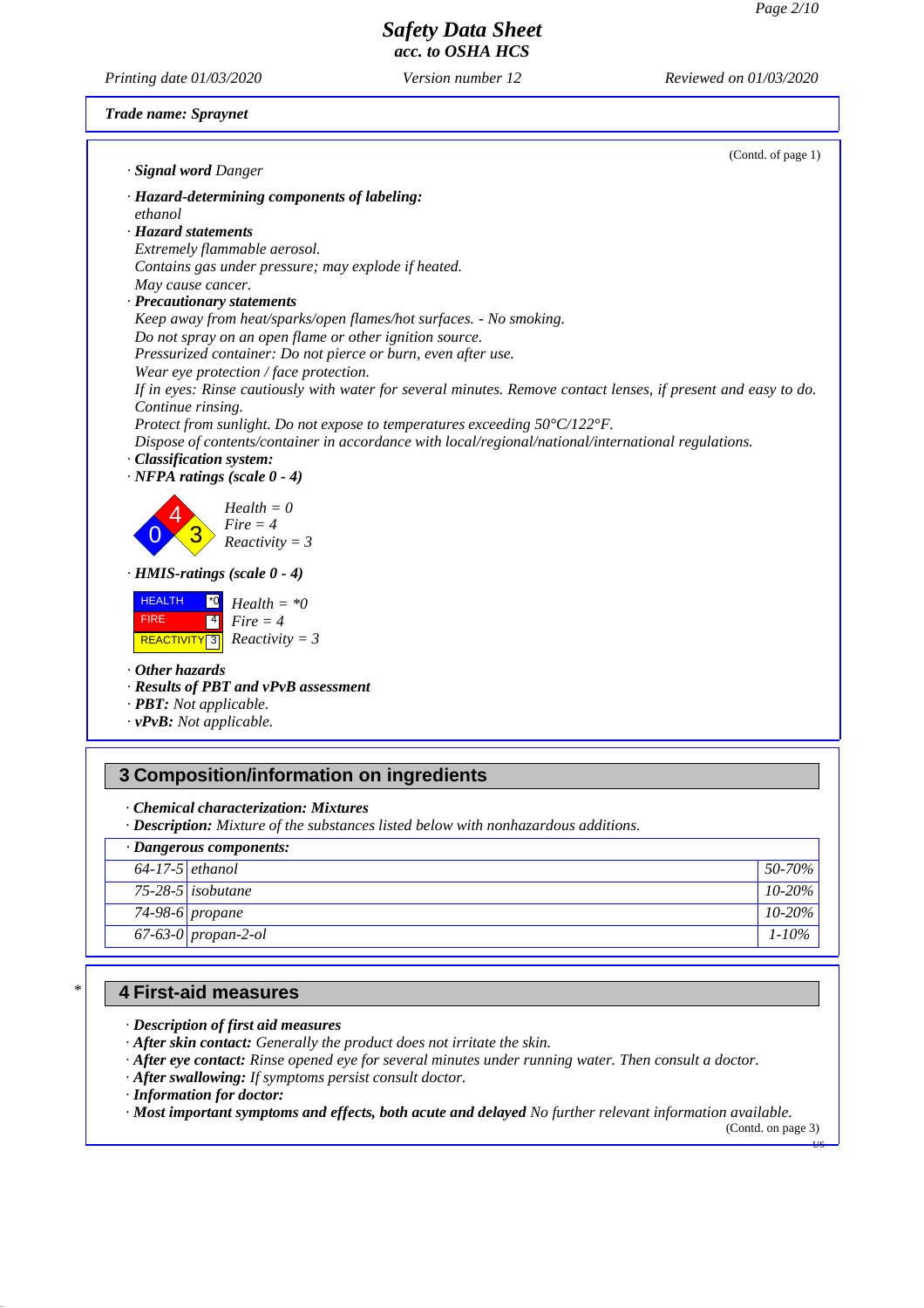# *Safety Data Sheet*

*acc. to OSHA HCS*

*Printing date 01/03/2020 Version number 12 Reviewed on 01/03/2020*

*Trade name: Spraynet*

(Contd. of page 2)

### *· Indication of any immediate medical attention and special treatment needed No further relevant information available.*

### **5 Fire-fighting measures**

- *· Extinguishing media*
- *· Suitable extinguishing agents:*
- *CO2, extinguishing powder or water spray. Fight larger fires with water spray or alcohol resistant foam.*
- *· Special hazards arising from the substance or mixture No further relevant information available.*
- *· Advice for firefighters*
- *· Protective equipment: No special measures required.*
- *· Additional information*

*\**

*Collect contaminated fire fighting water separately. It must not enter the sewage system.*

#### **6 Accidental release measures**

- *· Personal precautions, protective equipment and emergency procedures Wear protective equipment. Keep unprotected persons away.*
- *· Environmental precautions: Do not allow to enter sewers/ surface or ground water.*
- *· Methods and material for containment and cleaning up:*
- *Dispose contaminated material as waste according to item 13.*
- *Ensure adequate ventilation.*
- *· Reference to other sections*
- *See Section 7 for information on safe handling.*
- *See Section 8 for information on personal protection equipment.*
- *See Section 13 for disposal information.*
- *· Protective Action Criteria for Chemicals*

| $\cdot$ PAC-1:    |                                     |                          |
|-------------------|-------------------------------------|--------------------------|
|                   | $64-17-5$ ethanol                   | 1,800 ppm                |
|                   | 75-28-5 isobutane                   | 5500* ppm                |
|                   | $\sqrt{74}$ -98-6 propane           | $5500*$ ppm              |
|                   | $67-63-0$ propan-2-ol               | $\overline{4}00$ ppm     |
|                   | 78-93-3 butanone                    | 200 ppm                  |
|                   | 5989-27-5 (R)-p-mentha-1,8-diene    | 15 ppm                   |
| $\cdot$ PAC-2:    |                                     |                          |
| $64-17-5$ ethanol |                                     | 3300* ppm                |
|                   | $75-28-5$ isobutane                 | 17000** ppm              |
|                   | $\sqrt{74}$ -98-6 propane           | $17000**$ ppm            |
|                   | 67-63-0 propan-2-ol                 | $2000*$ ppm              |
|                   | 78-93-3 <i>butanone</i>             | $2700*$ ppm              |
|                   | 5989-27-5 $(R)$ -p-mentha-1,8-diene | 67 ppm                   |
| $\cdot$ PAC-3:    |                                     |                          |
|                   | $64-17-5$ ethanol                   | $\overline{150}00*ppm$   |
|                   | 75-28-5 isobutane                   | $\frac{53000}{*}$ ** ppm |
|                   | $\overline{7}$ 4-98-6 propane       | 33000*** ppm             |
|                   | $67-63-0$ propan-2-ol               | $12000**$ ppm            |
|                   | 78-93-3 butanone                    | $\overline{4}000*$ ppm   |
|                   | 5989-27-5 (R)-p-mentha-1,8-diene    | 170 ppm                  |

(Contd. on page 4)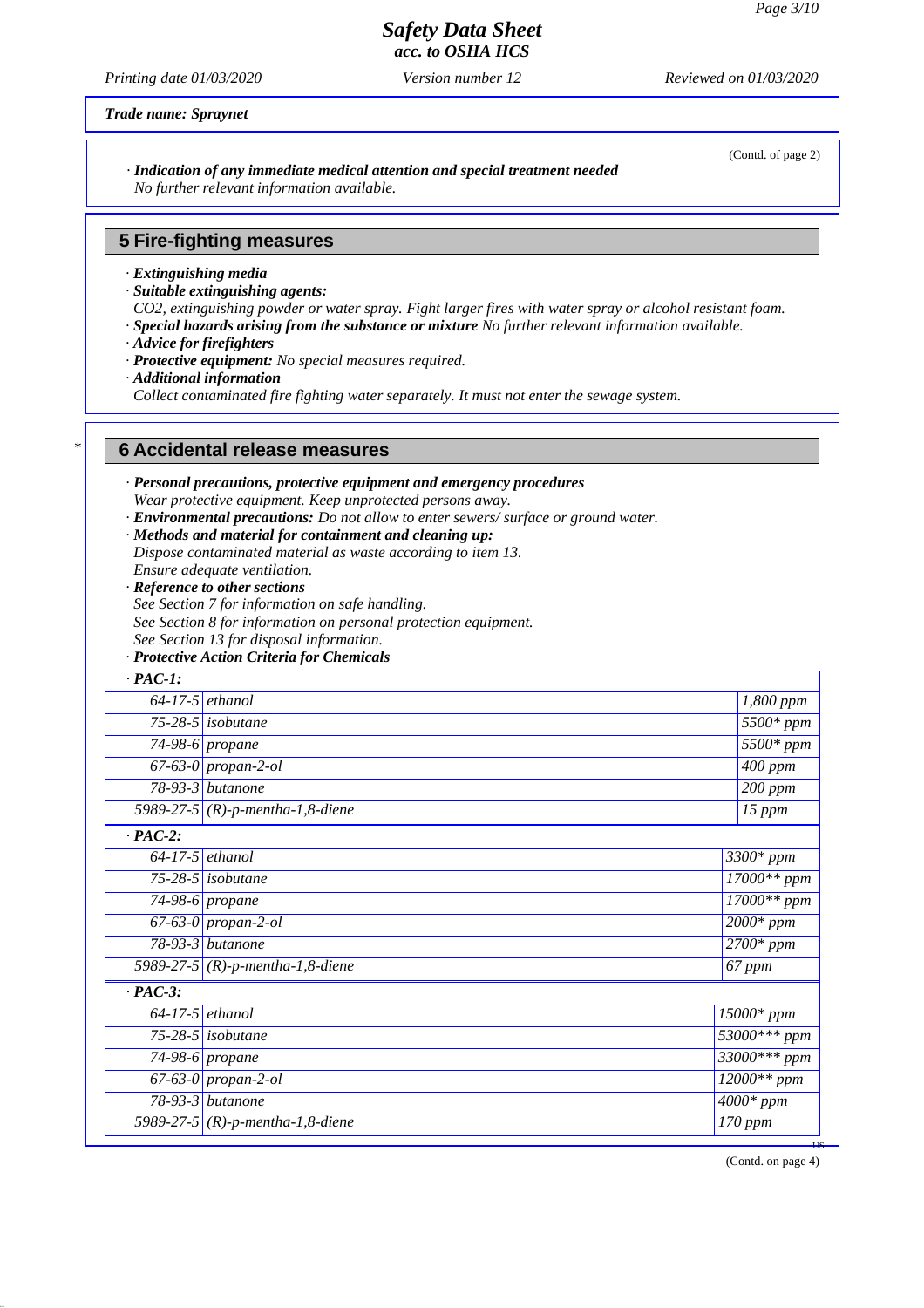*Printing date 01/03/2020 Version number 12 Reviewed on 01/03/2020*

*Trade name: Spraynet*

(Contd. of page 3)

### **7 Handling and storage**

*· Handling:*

*\**

*\**

- *· Precautions for safe handling Ensure good ventilation/exhaustion at the workplace.*
- *· Information about protection against explosions and fires:*
- *Do not spray on a naked flame or any incandescent material.*
- *Keep ignition sources away - Do not smoke.*
- *Pressurized container: protect from sunlight and do not expose to temperatures exceeding 50°C, i.e. electric lights. Do not pierce or burn, even after use.*
- *· Conditions for safe storage, including any incompatibilities*
- *· Storage:*
- *· Requirements to be met by storerooms and receptacles:*
- *Observe official regulations on storing packagings with pressurized containers.*
- *· Information about storage in one common storage facility: Not required.*
- *· Further information about storage conditions: Pressurized container: protect from sunlight and do not expose to temperatures exceeding 50°C, i.e. electric lights. Do not pierce or burn, even after use.*
- *· Storage class: 2 B*
- *· Specific end use(s) No further relevant information available.*

### **8 Exposure controls/personal protection**

*· Additional information about design of technical systems: No further data; see item 7.*

*· Control parameters*

| $\cdot$ Components with limit values that require monitoring at the workplace:                           |                    |
|----------------------------------------------------------------------------------------------------------|--------------------|
| 64-17-5 ethanol                                                                                          |                    |
| PEL Long-term value: $1900$ mg/m <sup>3</sup> , $1000$ ppm                                               |                    |
| $REL$ Long-term value: 1900 mg/m <sup>3</sup> , 1000 ppm                                                 |                    |
| TLV Short-term value: $1880$ mg/m <sup>3</sup> , 1000 ppm                                                |                    |
| 75-28-5 isobutane                                                                                        |                    |
| TLV Short-term value: $2370$ mg/m <sup>3</sup> , 1000 ppm<br>(EX)                                        |                    |
| 74-98-6 propane                                                                                          |                    |
| PEL Long-term value: $1800$ mg/m <sup>3</sup> , 1000 ppm                                                 |                    |
| REL Long-term value: $1800$ mg/m <sup>3</sup> , 1000 ppm                                                 |                    |
| $TLV$ refer to Appendix F in $TLVs\&B Els$ book; D, EX                                                   |                    |
| $67 - 63 - 0$ propan-2-ol                                                                                |                    |
| PEL Long-term value: $980$ mg/m <sup>3</sup> , 400 ppm                                                   |                    |
| REL Short-term value: $1225$ mg/m <sup>3</sup> , 500 ppm                                                 |                    |
| Long-term value: 980 mg/m <sup>3</sup> , 400 ppm                                                         |                    |
| TLV Short-term value: 984 mg/m <sup>3</sup> , 400 ppm                                                    |                    |
| Long-term value: $492$ mg/m <sup>3</sup> , 200 ppm                                                       |                    |
| <b>BEI</b>                                                                                               |                    |
| · Ingredients with biological limit values:                                                              |                    |
| $67 - 63 - 0$ propan-2-ol                                                                                |                    |
| BEI 40 mg/L                                                                                              |                    |
| Medium: urine                                                                                            |                    |
| Time: end of shift at end of workweek                                                                    |                    |
| Parameter: Acetone (background, nonspecific)                                                             |                    |
| $\cdot$ <b>Additional information:</b> The lists that were valid during the creation were used as basis. | (Contd. on page 5) |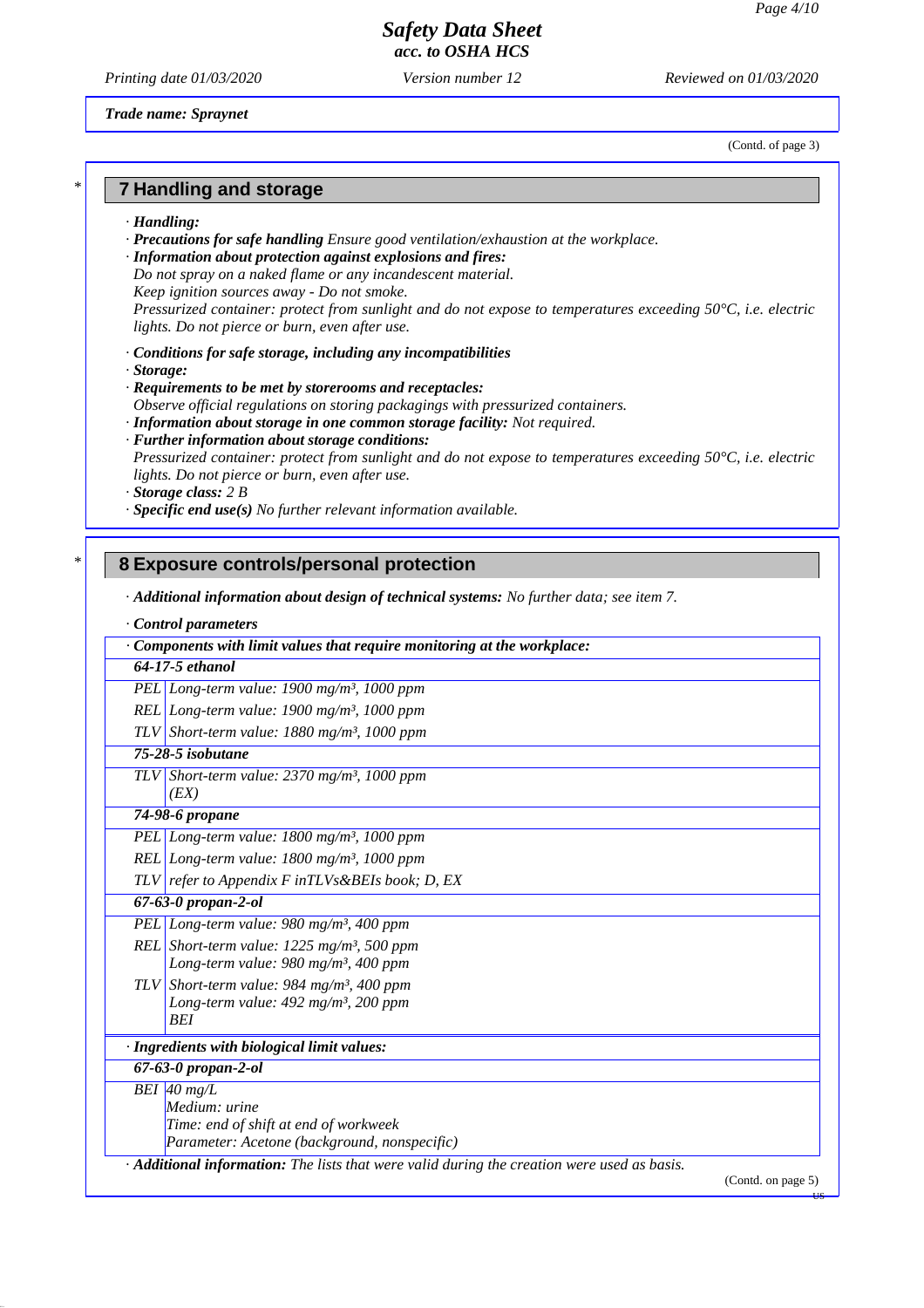(Contd. of page 4)

US

# *Safety Data Sheet acc. to OSHA HCS*

*Printing date 01/03/2020 Version number 12 Reviewed on 01/03/2020*

*Trade name: Spraynet*

*· Exposure controls*

- *· Personal protective equipment:*
- *· General protective and hygienic measures: Keep away from foodstuffs, beverages and feed. Wash hands before breaks and at the end of work. Store protective clothing separately.*
- *· Breathing equipment:*
- *In case of brief exposure or low pollution use respiratory filter device. In case of intensive or longer exposure use respiratory protective device that is independent of circulating air. Not necessary if room is well-ventilated.*
- *· Protection of hands:*



*Protective gloves*

*The glove material has to be impermeable and resistant to the product/ the substance/ the preparation.* Due to missing tests no recommendation to the glove material can be given for the product/ the preparation/ *the chemical mixture.*

*Selection of the glove material on consideration of the penetration times, rates of diffusion and the degradation*

*· Material of gloves*

*Recommended thickness of the material:*  $\geq 0.7$  *mm* 

*Butyl rubber, BR*

*The selection of the suitable gloves does not only depend on the material, but also on further marks of quality and varies from manufacturer to manufacturer. As the product is a preparation of several substances, the resistance of the glove material can not be calculated in advance and has therefore to be checked prior to the application.*

*· Penetration time of glove material*

*Value for the permeation: Level*  $\leq 6$ 

*The exact break through time has to be found out by the manufacturer of the protective gloves and has to be observed.*

*· Eye protection:*



*Tightly sealed goggles*

| · Information on basic physical and chemical properties |  |
|---------------------------------------------------------|--|
| Aerosol                                                 |  |
| Colorless                                               |  |
| <i>Characteristic</i>                                   |  |
| Not determined.                                         |  |
| Not determined.                                         |  |
| Undetermined.<br>Not applicable, as aerosol.            |  |
| $-60 °C (-140 °F)$                                      |  |
| Not applicable.                                         |  |
|                                                         |  |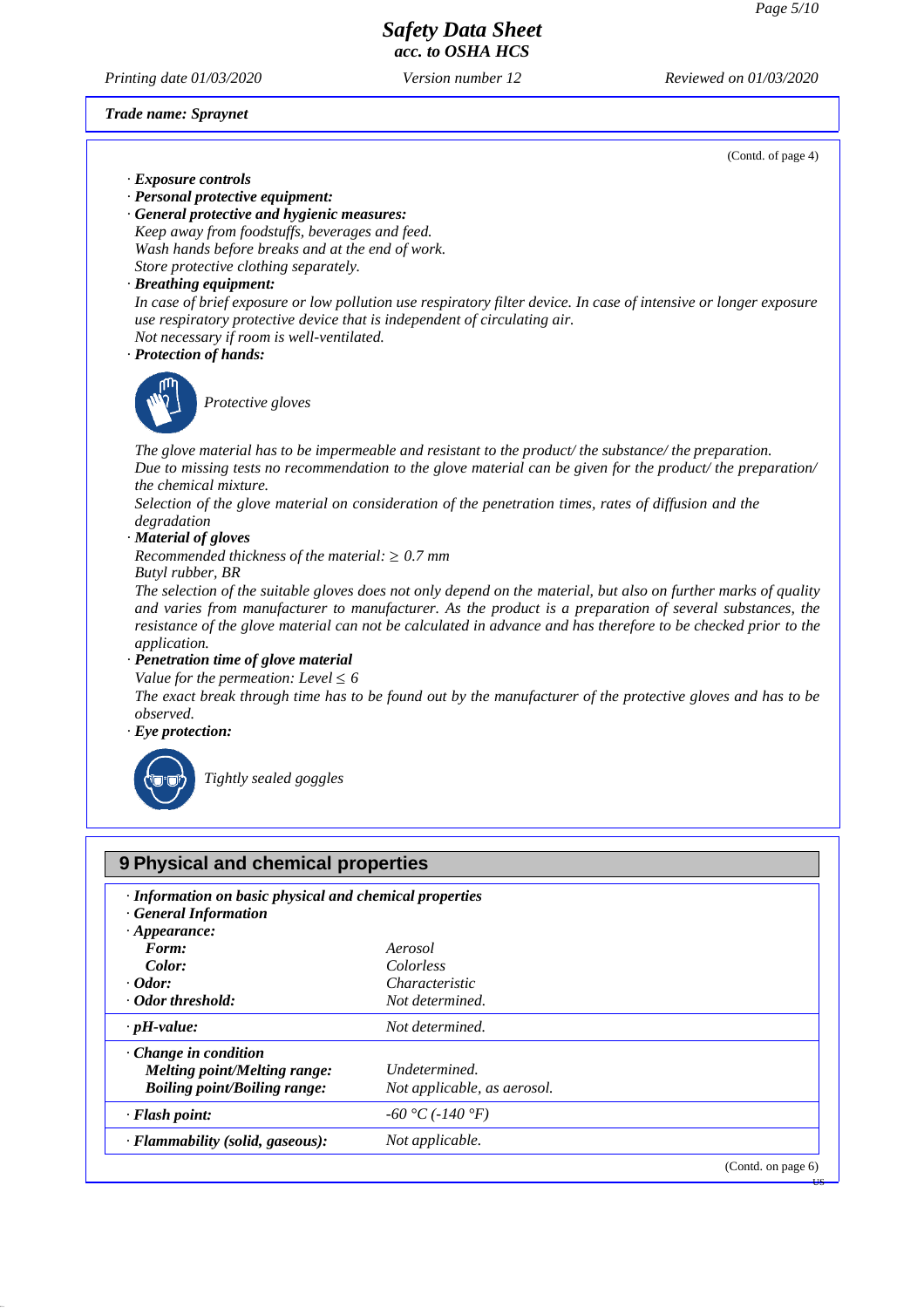*Printing date 01/03/2020 Version number 12 Reviewed on 01/03/2020*

*Trade name: Spraynet*

|                                                                    | (Contd. of page 5)                                                                            |
|--------------------------------------------------------------------|-----------------------------------------------------------------------------------------------|
| · Ignition temperature:                                            | 425 °C (797 °F)                                                                               |
| $\cdot$ Decomposition temperature:                                 | Not determined.                                                                               |
| $\cdot$ Auto igniting:                                             | Product is not selfigniting.                                                                  |
| $\cdot$ Danger of explosion:                                       | Product is not explosive. However, formation of explosive air/vapor<br>mixtures are possible. |
| · Explosion limits:                                                |                                                                                               |
| Lower:                                                             | $1.7$ Vol $\%$                                                                                |
| <b>Upper:</b>                                                      | $15$ Vol $\%$                                                                                 |
| $\cdot$ Vapor pressure at 20 $\textdegree$ C (68 $\textdegree$ F): | 5,300 hPa (400 mm Hg)                                                                         |
| $\cdot$ Density at 20 $\cdot$ C (68 $\cdot$ F):                    | $0.69$ g/cm <sup>3</sup> (5.76 lbs/gal)                                                       |
| $\cdot$ Relative density                                           | Not determined.                                                                               |
| · Vapor density                                                    | Not determined.                                                                               |
| $\cdot$ Evaporation rate                                           | Not applicable.                                                                               |
| $\cdot$ Solubility in / Miscibility with                           |                                                                                               |
| Water:                                                             | Not miscible or difficult to mix.                                                             |
| · Partition coefficient (n-octanol/water): Not determined.         |                                                                                               |
| $\cdot$ Viscosity:                                                 |                                                                                               |
| Dynamic:                                                           | Not determined.                                                                               |
| Kinematic:                                                         | Not determined.                                                                               |
| · Solvent content:                                                 |                                                                                               |
| Organic solvents:                                                  | 99.4 %                                                                                        |
| <b>VOC</b> content:                                                | 99.36 %                                                                                       |
|                                                                    | 685.6 $g/l / 5.72$ lb/gal                                                                     |
| $\cdot$ Other information                                          | No further relevant information available.                                                    |

# **10 Stability and reactivity**

*· Reactivity No further relevant information available.*

*· Chemical stability*

*· Thermal decomposition / conditions to be avoided: No decomposition if used according to specifications.*

*· Possibility of hazardous reactions No dangerous reactions known.*

*· Conditions to avoid No further relevant information available.*

*· Incompatible materials: No further relevant information available.*

*· Hazardous decomposition products: No dangerous decomposition products known.*

### **11 Toxicological information**

*· Information on toxicological effects*

*· Acute toxicity:*

*\**

*· LD/LC50 values that are relevant for classification:*

*64-17-5 ethanol*

*Oral LD50 7,060 mg/kg (rat)*

*Inhalative LC50/4 h 20,000 mg/l (rat)*

*· Primary irritant effect:*

*· on the skin: No irritant effect.*

*· on the eye: No irritating effect.*

*· Sensitization: No sensitizing effects known.*

(Contd. on page 7)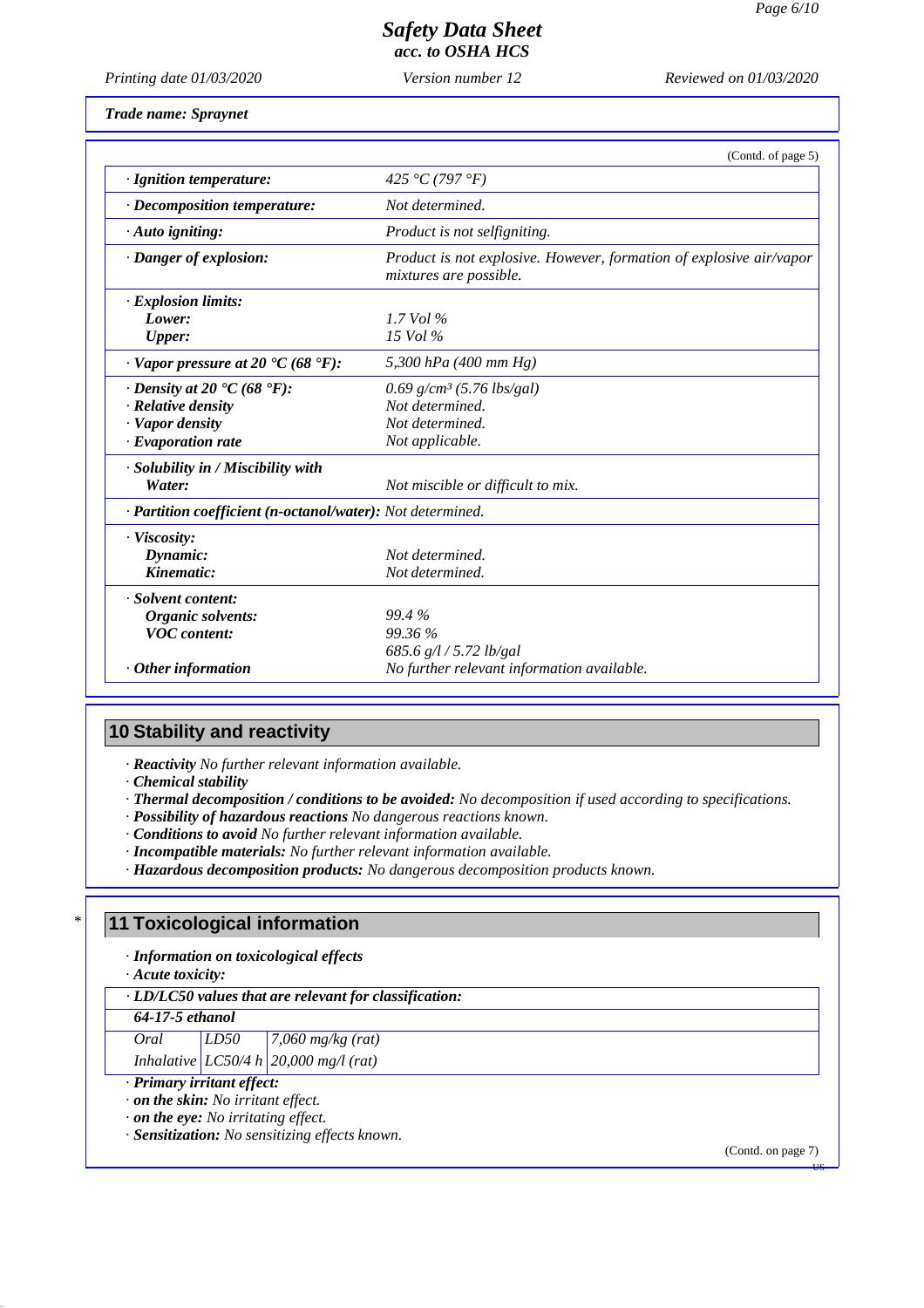(Contd. of page 6)

US

# *Safety Data Sheet*

*acc. to OSHA HCS*

*Printing date 01/03/2020 Version number 12 Reviewed on 01/03/2020*

### *Trade name: Spraynet*

### *· Additional toxicological information:*

*The product shows the following dangers according to internally approved calculation methods for preparations:*

### *· Carcinogenic categories*

|                                     | · IARC (International Agency for Research on Cancer) |    |
|-------------------------------------|------------------------------------------------------|----|
| $64-17-5$ ethanol                   |                                                      |    |
|                                     | $67-63-0$ propan-2-ol                                | 3  |
|                                     | 89-82-7 Pulegone                                     | 2B |
|                                     | 5989-27-5 (R)-p-mentha-1,8-diene                     | 3  |
| · NTP (National Toxicology Program) |                                                      |    |
|                                     | None of the ingredients is listed.                   |    |

### *· OSHA-Ca (Occupational Safety & Health Administration)*

*None of the ingredients is listed.*

# **12 Ecological information**

#### *· Toxicity*

- *· Aquatic toxicity: No further relevant information available.*
- *· Persistence and degradability No further relevant information available.*
- *· Behavior in environmental systems:*
- *· Bioaccumulative potential No further relevant information available.*
- *· Mobility in soil No further relevant information available.*
- *· Additional ecological information:*
- *· General notes:*
- *Water hazard class 1 (Self-assessment): slightly hazardous for water*

Do not allow undiluted product or large quantities of it to reach ground water, water course or sewage *system.*

- *· Results of PBT and vPvB assessment*
- *· PBT: Not applicable.*
- *· vPvB: Not applicable.*
- *· Other adverse effects No further relevant information available.*

### **13 Disposal considerations**

- *· Waste treatment methods*
- *· Recommendation:*
- *Must not be disposed of together with household garbage. Do not allow product to reach sewage system.*
- *· Uncleaned packagings:*
- *· Recommendation: Disposal must be made according to official regulations.*

| · UN-Number                     |                     |  |
|---------------------------------|---------------------|--|
| DOT, ADR, IMDG, IATA            | <i>UN1950</i>       |  |
| $\cdot$ UN proper shipping name |                     |  |
| $\cdot$ <i>DOT</i>              | Aerosols, flammable |  |
| $-ADR$                          | 1950 AEROSOLS       |  |
| $\cdot$ IMDG                    | <b>AEROSOLS</b>     |  |
| $\cdot$ IATA                    | AEROSOLS, flammable |  |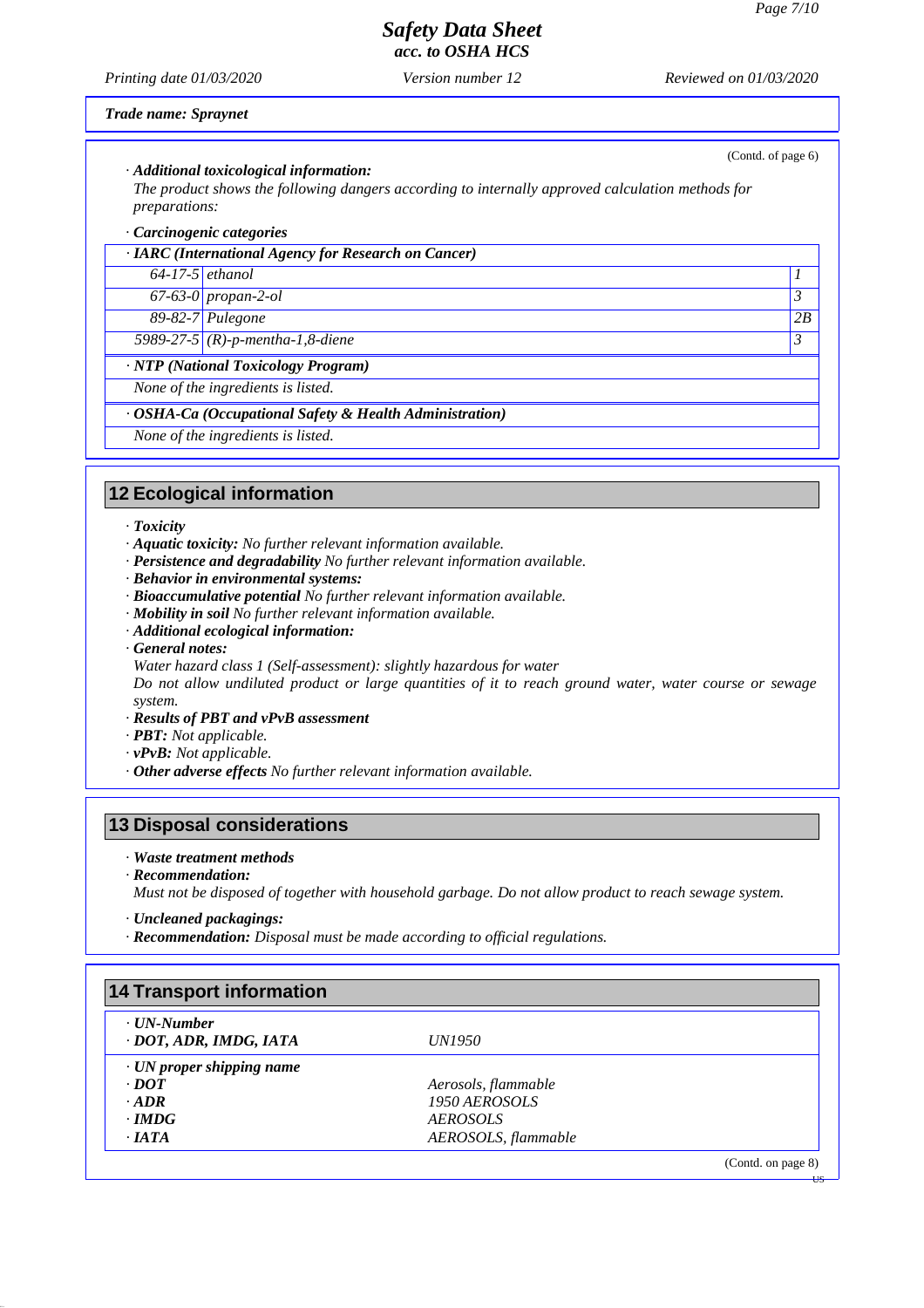US

# *Safety Data Sheet*

*acc. to OSHA HCS*

*Printing date 01/03/2020 Version number 12 Reviewed on 01/03/2020*

*Trade name: Spraynet*

|                                                                                                                                                  | (Contd. of page 8)                                                                                                                                                                                                                                |
|--------------------------------------------------------------------------------------------------------------------------------------------------|---------------------------------------------------------------------------------------------------------------------------------------------------------------------------------------------------------------------------------------------------|
| · Transport hazard class(es)                                                                                                                     |                                                                                                                                                                                                                                                   |
| $\cdot$ DOT                                                                                                                                      |                                                                                                                                                                                                                                                   |
|                                                                                                                                                  |                                                                                                                                                                                                                                                   |
|                                                                                                                                                  |                                                                                                                                                                                                                                                   |
|                                                                                                                                                  |                                                                                                                                                                                                                                                   |
| · Class                                                                                                                                          | 2.1                                                                                                                                                                                                                                               |
| $-Label$                                                                                                                                         | 2.1                                                                                                                                                                                                                                               |
| $\cdot$ ADR                                                                                                                                      |                                                                                                                                                                                                                                                   |
|                                                                                                                                                  |                                                                                                                                                                                                                                                   |
| · Class                                                                                                                                          | 2 5F Gases                                                                                                                                                                                                                                        |
| $\cdot$ <i>Label</i>                                                                                                                             | 2.1                                                                                                                                                                                                                                               |
| $\cdot$ IMDG, IATA                                                                                                                               |                                                                                                                                                                                                                                                   |
|                                                                                                                                                  |                                                                                                                                                                                                                                                   |
| $\cdot$ Class                                                                                                                                    | 2.1                                                                                                                                                                                                                                               |
| $\cdot$ Label                                                                                                                                    | 2.1                                                                                                                                                                                                                                               |
| · Packing group<br>· DOT, ADR, IMDG, IATA                                                                                                        | Void                                                                                                                                                                                                                                              |
| · Environmental hazards:                                                                                                                         | Not applicable.                                                                                                                                                                                                                                   |
|                                                                                                                                                  |                                                                                                                                                                                                                                                   |
| · Special precautions for user                                                                                                                   | Warning: Gases                                                                                                                                                                                                                                    |
| · Hazard identification number (Kemler code): -                                                                                                  |                                                                                                                                                                                                                                                   |
| · EMS Number:                                                                                                                                    | $F$ -D,S-U                                                                                                                                                                                                                                        |
| · Stowage Code                                                                                                                                   | SW1 Protected from sources of heat.                                                                                                                                                                                                               |
|                                                                                                                                                  |                                                                                                                                                                                                                                                   |
|                                                                                                                                                  |                                                                                                                                                                                                                                                   |
|                                                                                                                                                  | living quarters.                                                                                                                                                                                                                                  |
|                                                                                                                                                  | SG69 For AEROSOLS with a maximum capacity of 1 litre:                                                                                                                                                                                             |
|                                                                                                                                                  |                                                                                                                                                                                                                                                   |
|                                                                                                                                                  | except for division 1.4.                                                                                                                                                                                                                          |
|                                                                                                                                                  | For AEROSOLS with a capacity above 1 litre:<br>Segregation as for the appropriate subdivision of class 2.                                                                                                                                         |
|                                                                                                                                                  | For WASTE AEROSOLS:                                                                                                                                                                                                                               |
|                                                                                                                                                  | Segregation as for the appropriate subdivision of class 2.                                                                                                                                                                                        |
|                                                                                                                                                  | Not applicable.                                                                                                                                                                                                                                   |
| · Segregation Code<br>· Transport in bulk according to Annex II of<br><b>MARPOL73/78 and the IBC Code</b><br>· Transport/Additional information: |                                                                                                                                                                                                                                                   |
| $\cdot$ DOT                                                                                                                                      |                                                                                                                                                                                                                                                   |
|                                                                                                                                                  | On passenger aircraft/rail: 75 kg                                                                                                                                                                                                                 |
| $\cdot$ Quantity limitations                                                                                                                     | On cargo aircraft only: 150 kg                                                                                                                                                                                                                    |
| $\cdot$ ADR<br>$\cdot$ Excepted quantities (EQ)                                                                                                  | SW22 For AEROSOLS with a maximum capacity of 1 litre:<br>Category A. For AEROSOLS with a capacity above 1 litre:<br>Category B. For WASTE AEROSOLS: Category C, Clear of<br>Segregation as for class 9. Stow "separated from" class 1<br>Code: E0 |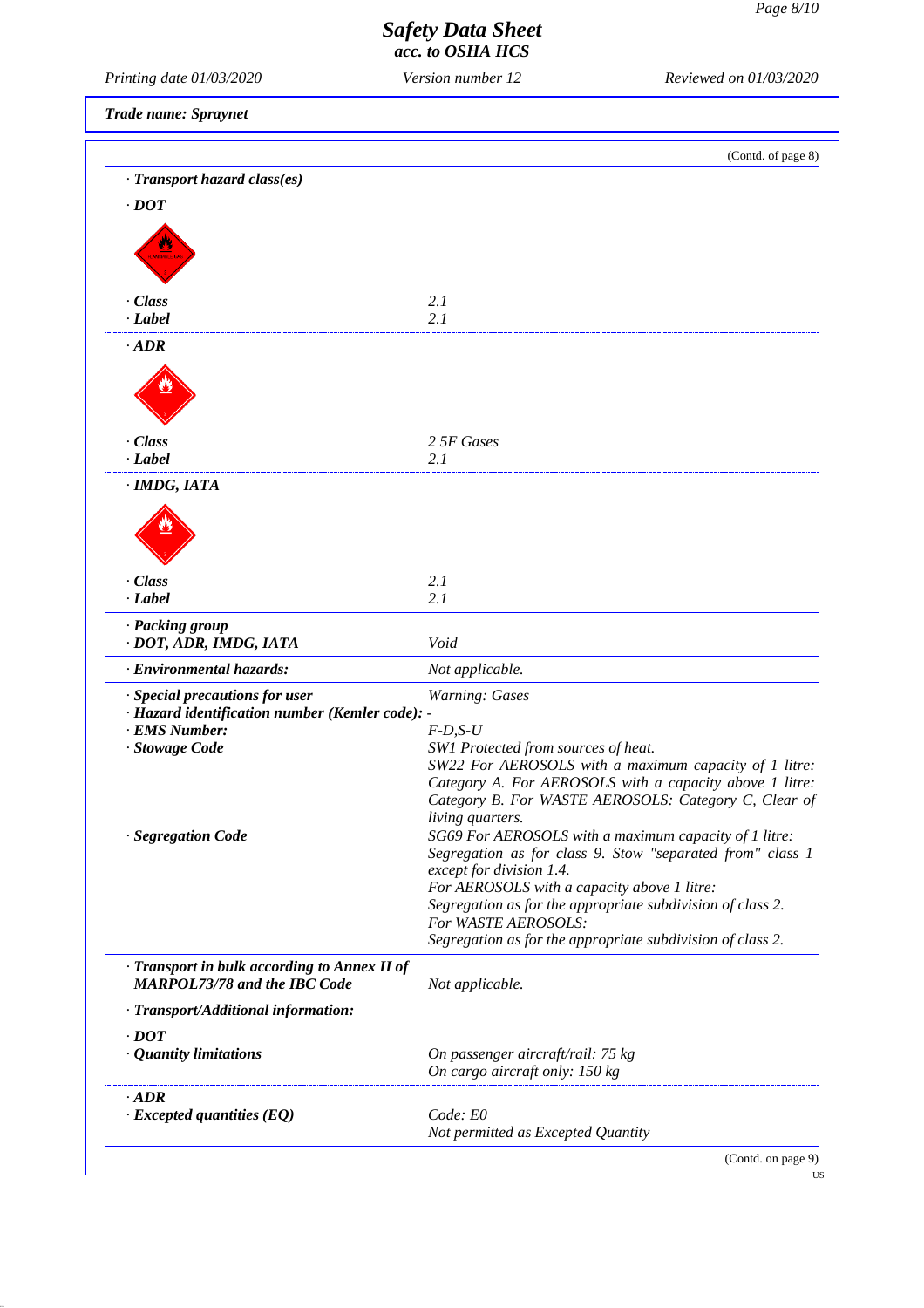*Printing date 01/03/2020 Version number 12 Reviewed on 01/03/2020*

*Trade name: Spraynet*

*\**

|                                                                             | (Contd. of page 9)                                  |
|-----------------------------------------------------------------------------|-----------------------------------------------------|
| $\cdot$ IMDG<br>Limited quantities (LQ)<br>$\cdot$ Excepted quantities (EQ) | H<br>Code: E0<br>Not permitted as Excepted Quantity |
| · UN "Model Regulation":                                                    | UN 1950 AEROSOLS, 2.1                               |

# **15 Regulatory information**

*· Safety, health and environmental regulations/legislation specific for the substance or mixture · Sara*

|                                     | None of the ingredients is listed.                                 |               |
|-------------------------------------|--------------------------------------------------------------------|---------------|
|                                     | · Section 313 (Specific toxic chemical listings):                  |               |
| $\overline{67-63}$ -0   propan-2-ol |                                                                    |               |
|                                     | · TSCA (Toxic Substances Control Act):                             |               |
| $64-17-5$ ethanol                   |                                                                    | <b>ACTIVE</b> |
|                                     | 75-28-5 isobutane                                                  | <b>ACTIVE</b> |
|                                     | $74-98-6$ propane                                                  | <b>ACTIVE</b> |
|                                     | 67-63-0 propan-2-ol                                                | <b>ACTIVE</b> |
|                                     | 78-93-3 butanone                                                   | <b>ACTIVE</b> |
|                                     | 124-38-9 carbon dioxide                                            | <b>ACTIVE</b> |
| $89-78-1$ menthol                   |                                                                    | <b>ACTIVE</b> |
|                                     | $\sqrt{89-82-7}$ Pulegone                                          | <b>ACTIVE</b> |
|                                     | 4180-23-8 trans-Anethole                                           | <b>ACTIVE</b> |
|                                     | 5989-27-5 (R)-p-mentha-1,8-diene                                   | <b>ACTIVE</b> |
|                                     | · Hazardous Air Pollutants                                         |               |
|                                     | None of the ingredients is listed.                                 |               |
| $\cdot$ Proposition 65              |                                                                    |               |
|                                     | Chemicals known to cause cancer:                                   |               |
| 89-82-7 Pulegone                    |                                                                    |               |
|                                     | · Chemicals known to cause reproductive toxicity for females:      |               |
|                                     | None of the ingredients is listed.                                 |               |
|                                     | Chemicals known to cause reproductive toxicity for males:          |               |
|                                     | None of the ingredients is listed.                                 |               |
|                                     | · Chemicals known to cause developmental toxicity:                 |               |
| $64-17-5$ ethanol                   |                                                                    |               |
|                                     | · Carcinogenic categories                                          |               |
|                                     | · EPA (Environmental Protection Agency)                            |               |
| 78-93-3 butanone                    |                                                                    |               |
|                                     | · TLV (Threshold Limit Value established by ACGIH)                 |               |
| $64-17-5$ ethanol                   |                                                                    | A3            |
| $67-63-0$ propan-2-ol               |                                                                    | A4            |
|                                     | · NIOSH-Ca (National Institute for Occupational Safety and Health) |               |
|                                     | None of the ingredients is listed.                                 |               |

(Contd. on page 10)